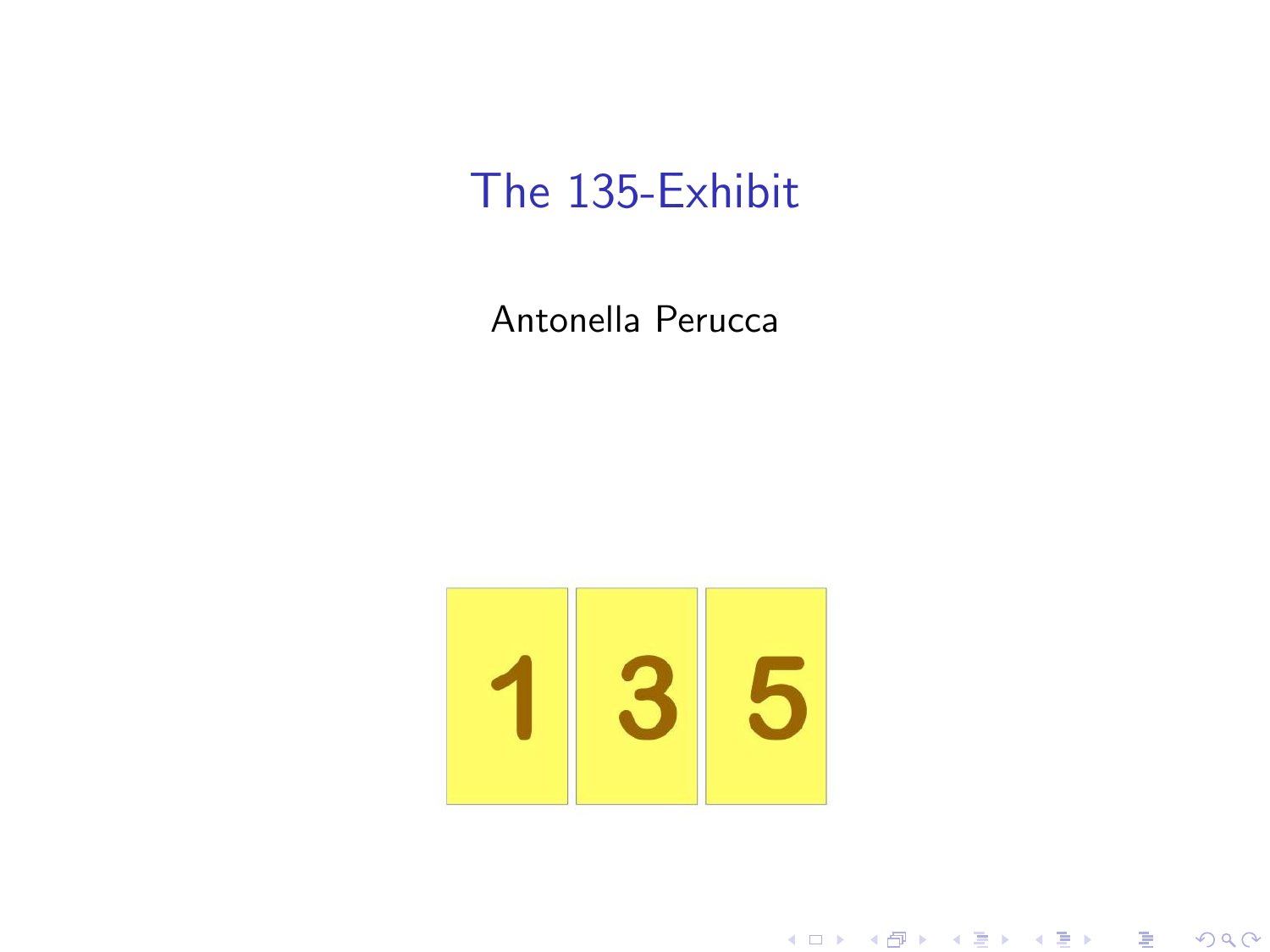## Material

- $\triangleright$  One needs five numbers 1, five numbers 3, five numbers 5. These numbers should be handled as objects, they can be for example wooden numbers.
- $\triangleright$  One needs the two boards which are provided later in this file (they can simply be printed out).

## **Description**

- $\blacktriangleright$  Each board contains a formula with several placeholders.
- $\blacktriangleright$  The numbers 1,3,5 (possibly repeated) should be placed in the formula.

K ロ ▶ K 레 ▶ | K 회 ▶ | K 환 ▶ │ 환 │ ⊙ Q Q ⊙

 $\blacktriangleright$  The expression displayed by each formula should be the number 135.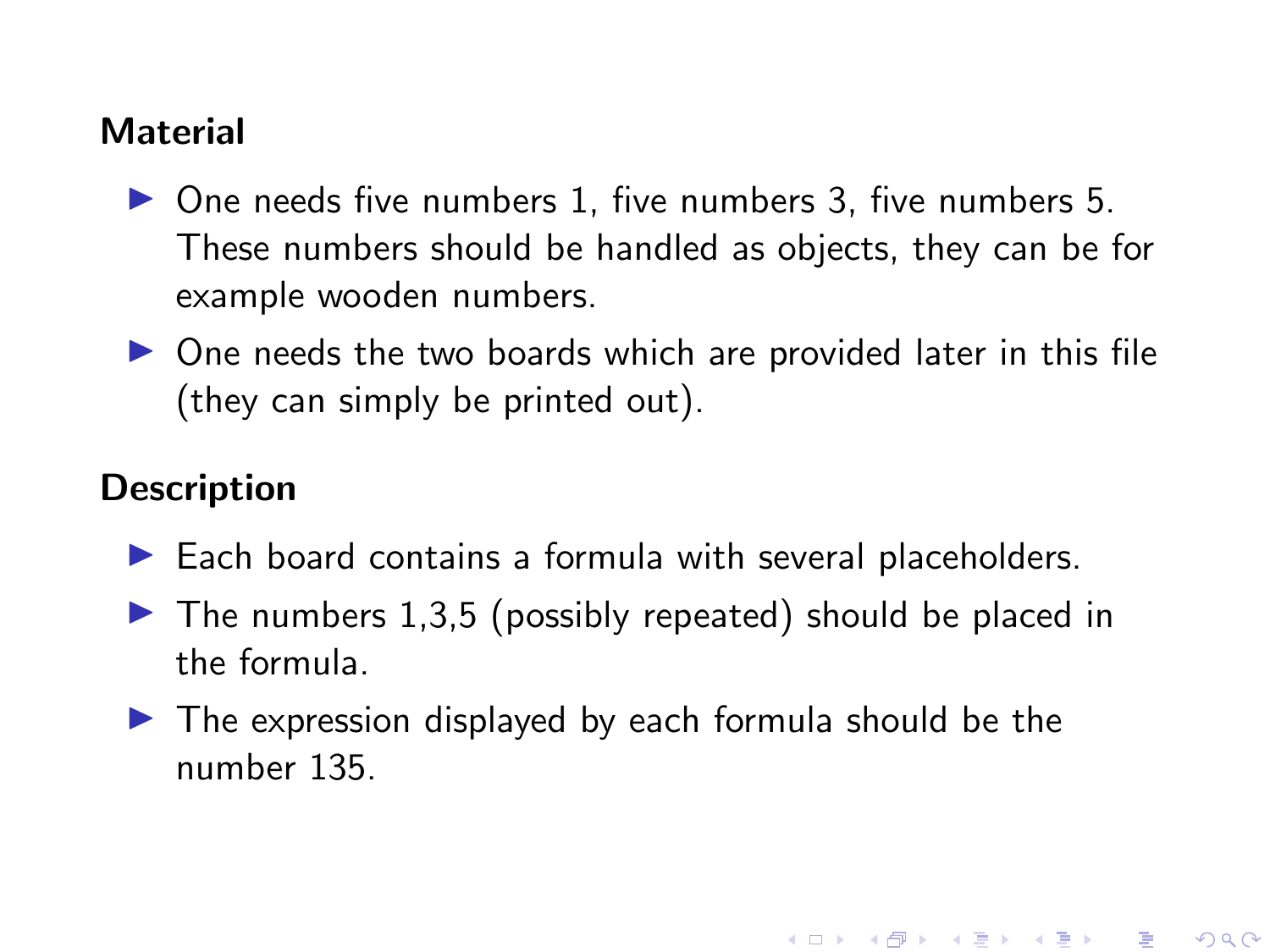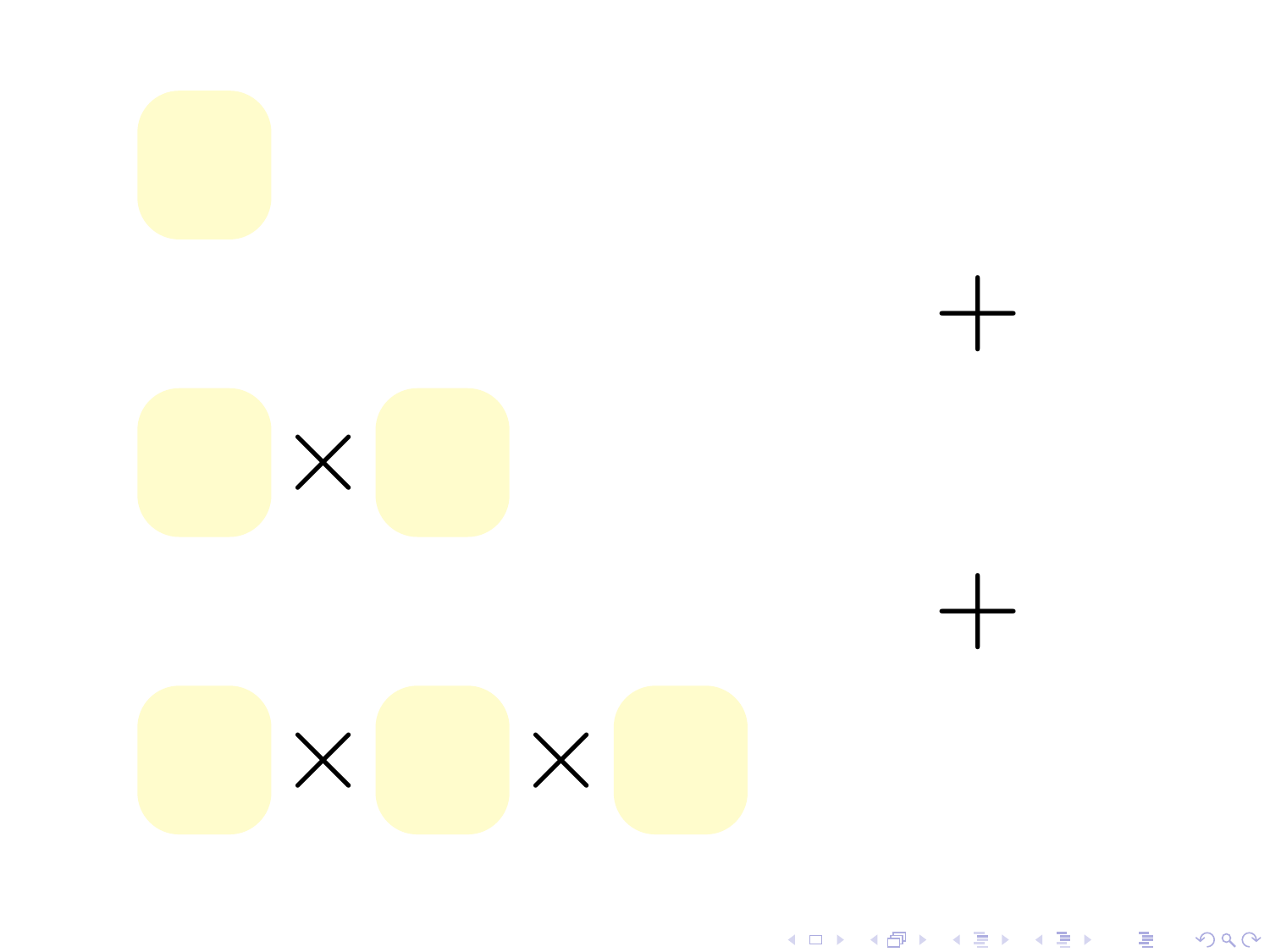

K □ ▶ K @ ▶ K 할 > K 할 > → 할 → 9 Q @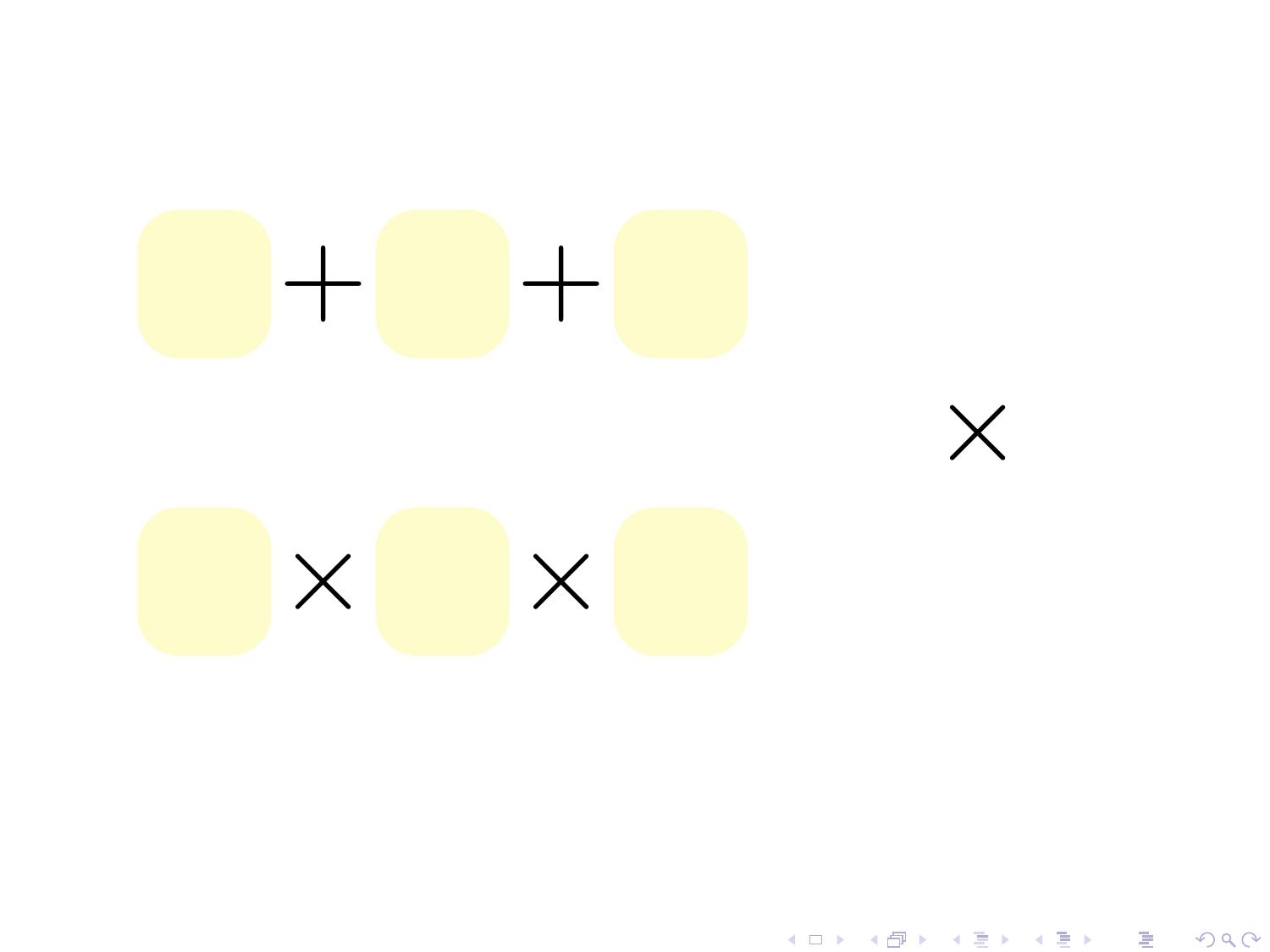## **SOLUTIONS**

$$
135 = 1 + (3 \times 3) + (5 \times 5 \times 5)
$$
  

$$
135 = (1 + 3 + 5) \times (1 \times 3 \times 5)
$$

メロメ メタメ メミメ メミメ

一番

 $2990$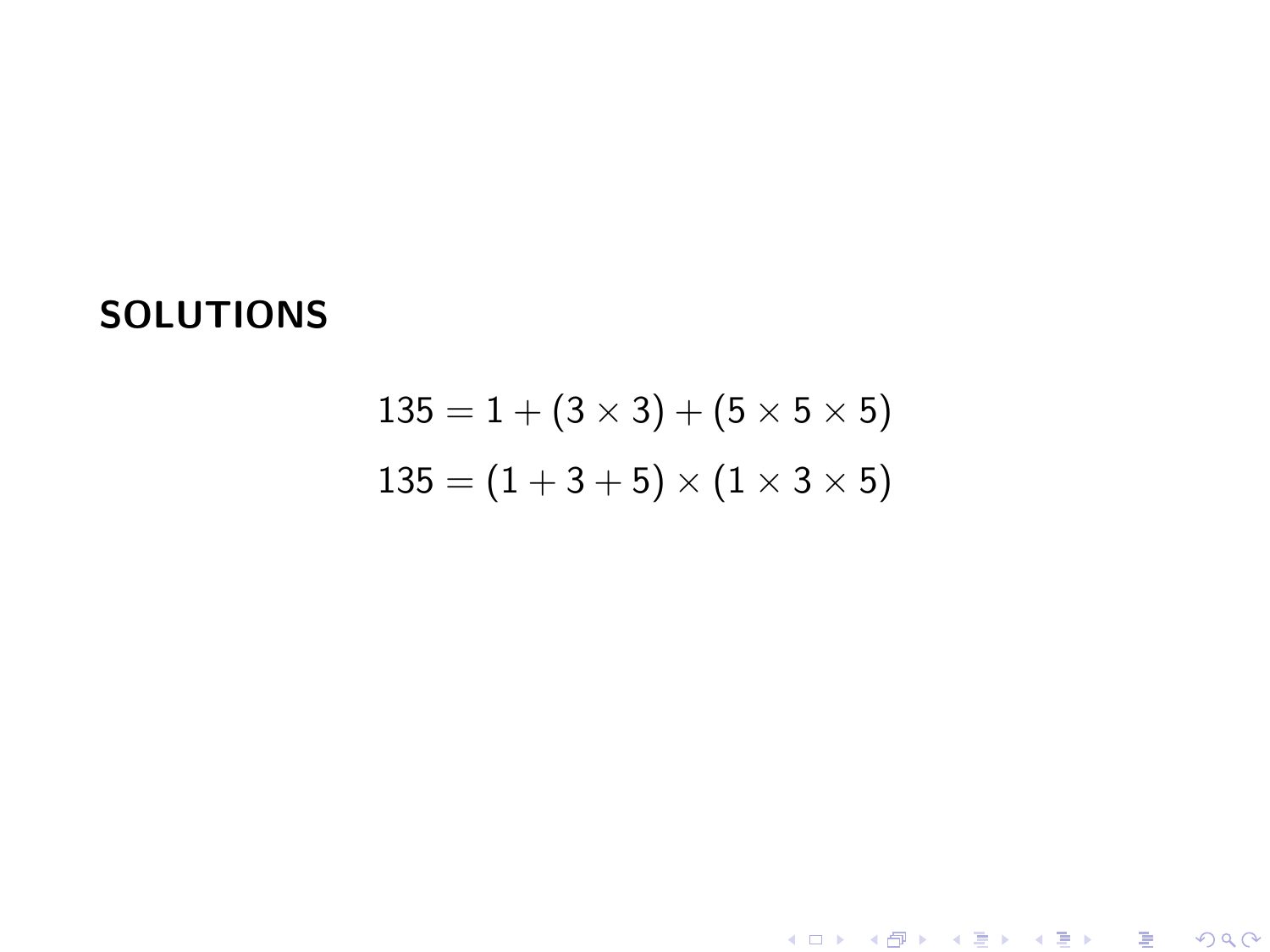FURTHER EXPRESSIONS: In a similar way, one can use the numbers 3 and 5 to convey expressions for the numbers 35 and 53.

$$
35 = (3 \times 5) + (3 \times 5) + 5
$$
  

$$
35 = (5 \times 3 \times 3) - (5 + 5)
$$

$$
53 = (5 \times 5) + (5 \times 5) + 3
$$
  

$$
53 = (5 \times 3 \times 3) + (5 + 3)
$$

(ロ) (御) (君) (君) (君) 君 のぬの